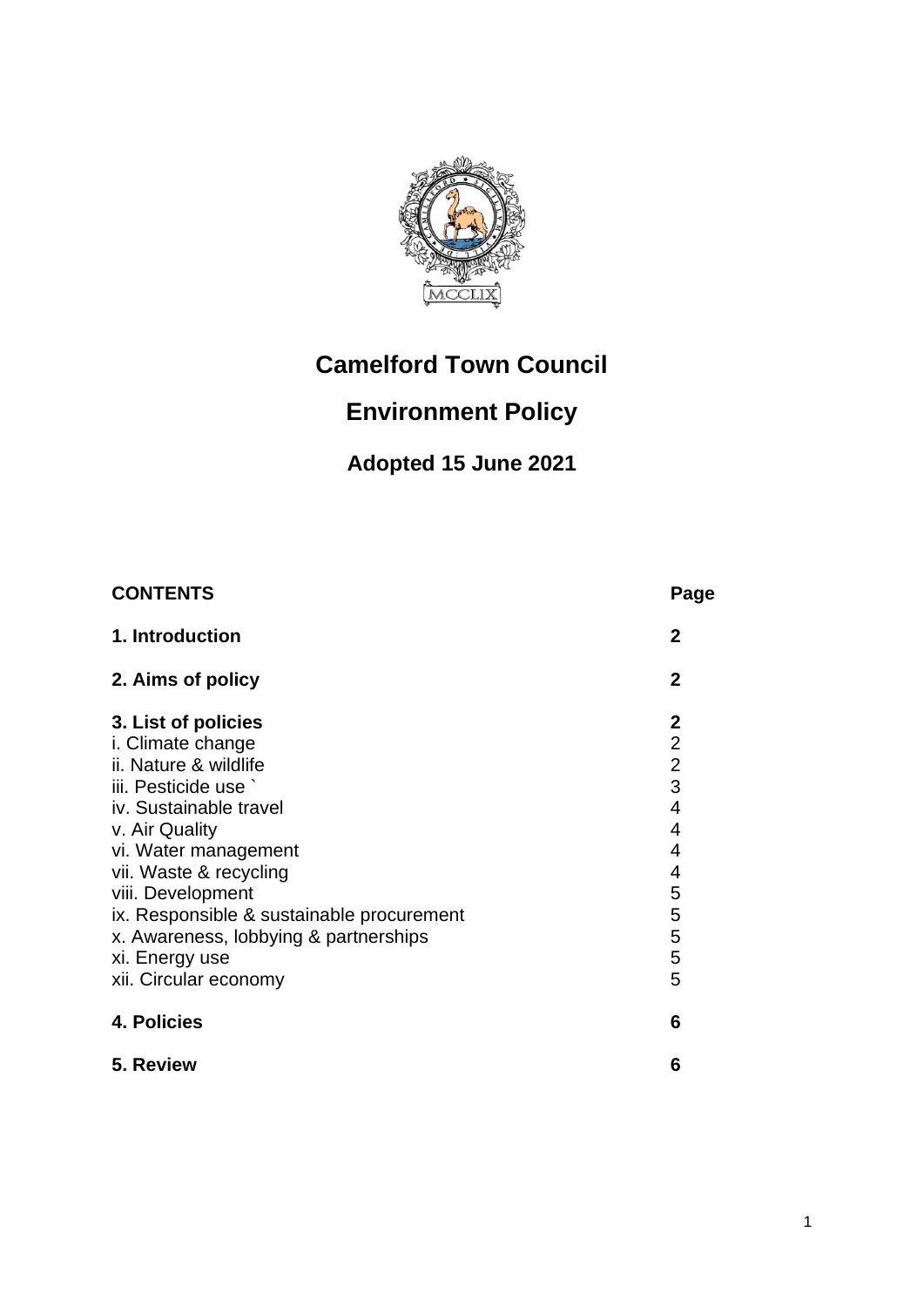## **1. Introduction**

CTC has produced this Policy in order to acknowledge the important issue of climate change. This Policy builds on the Environmental Statement produced in November 2019 which outlines what CTC already does to mitigate its impact on the environment. The Policy helps CTC clarify position, promote action, and secure positive outcomes on key environmental issues

## **2. Aim of Statement**

CTC has declared a Climate Emergency. The aims of the CTC Environmental Policy are:

• To increase environmental growth across CTC responsibilities and assets for the benefit of the local community.

• To promote the importance and value of a quality environment, and to support local people in their enjoyment of it.

• To carry out its work in an efficient way that minimises or eliminates its adverse impact on our environment.

• To promote the development of a Circular Economy

## **3. List of Policies**

#### i. CLIMATE CHANGE

CTC has declared a climate emergency and pledges to be fully carbon neutral by 2030. It has set out plans for immediate and long-term actions to reach this goal which include:

• Encourage staff switch off electrical equipment and unnecessary lights when not in use

- Encourage staff to close windows and external doors when heating is on
- Encourage staff to minimise the use of electric heaters and fans
- Introduce phased replacement of LED bulbs in Council premises

• Introduce phased replacement of electrical equipment used on Council premises with products of maximum energy efficiency rating

- Switch to 100% renewable energy tariffs for electricity on Council premises.
- No non-renewable heating sources (oil, gas fired systems)
- Invest in electric car charging points
- Retrofit buildings with energy saving measures (glazing, roof insulation)

• Introduce natural climate change solutions (such as tree planting and rewilding) on Council assets

• Undertake an audit in 2021 of current Council emissions

• Agree measures to track the Council's carbon footprint over time following this audit

## ii. NATURE & WILDLIFE

CTC is committed to increasing opportunities for nature to thrive on the assets it owns or manages. Environmental growth will be achieved by:

• Protecting and enhancing the quality and extent of the natural environment in Camelford. CTC will create new hedgerows at the Cemetery and in Enfield Park. As part of phase 3 of the OCM regeneration CTC will be designing and fundraising for the installation of community gardens.

• Ensuring that any planting in beds, borders and planters is pollinator friendly.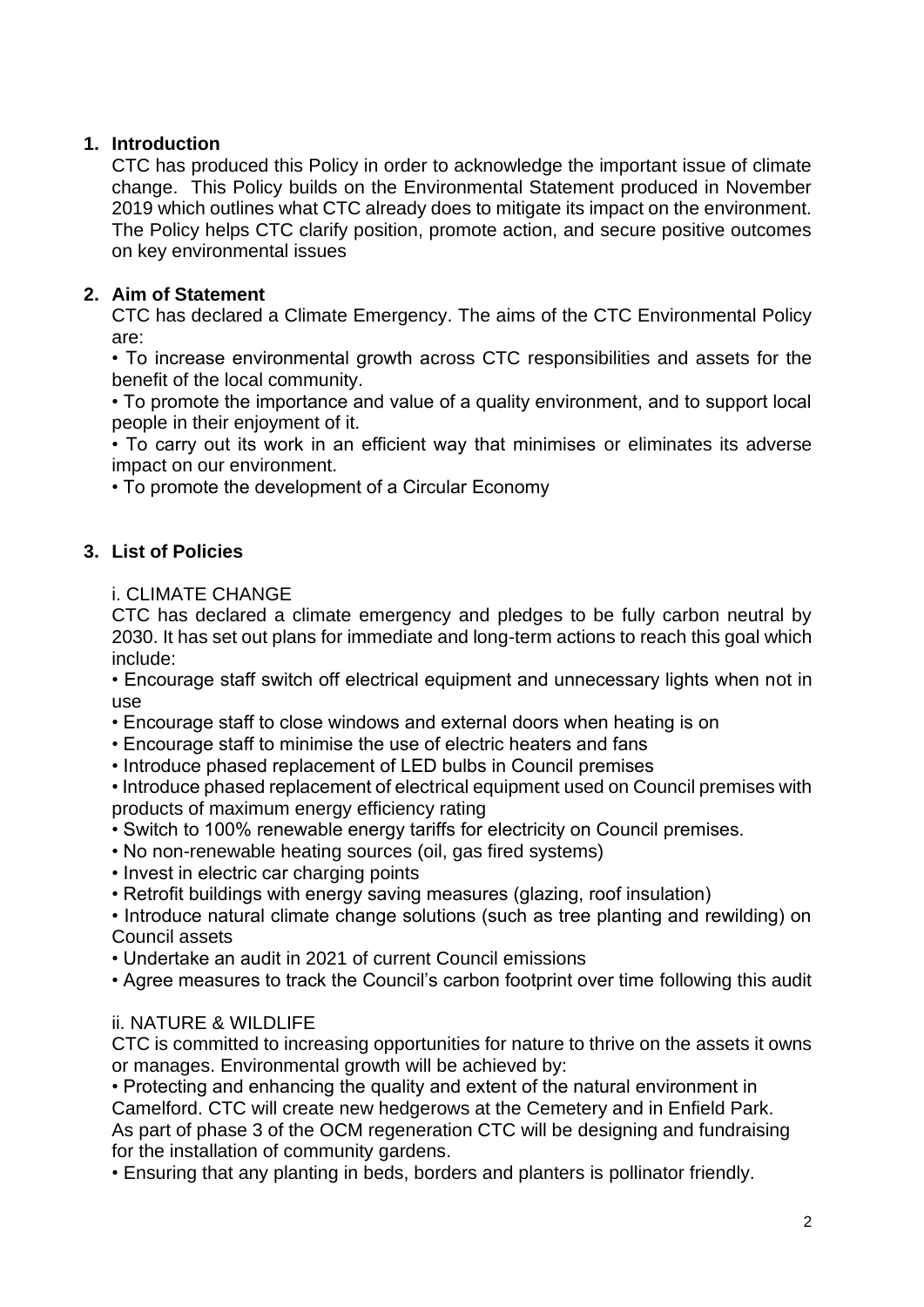• Supporting the conservation of trees, hedgerows, ponds, streams and coastal habitats. CTC policy is to plant 3 for 1 if a tree is removed. Species planted are native broad leaf. Its intention is to increase tree cover on land that it owns. 3 CTC Councillors and MGM are tree wardens and attend regular training and conferences.

• Managing Council assets (including public rights of way and verges) in a manner that protects and increases biodiversity

#### **Churchfield Car park**

CTC has replaced its streetlamps with LED downlighters to lessen light pollution in this 'Dark Sky' buffer zone.

Maintenance team do not hard trim the Cornish walls until October in order to allow birds and pollinators access to wildflowers and seeds.

2 electric car rechargers are available in the car park. CTC will increase the number of rechargers provided as usage increases. CTC is aware that many town centre properties do not have access to off-street parking and therefore the opportunity to have an electric car.

#### **Cemetery**

CTC has planted an Orchard, and a wide variety of native trees. The new cemetery layout design includes many new trees and a green burial section.

CTC works in partnership with local beekeepers to facilitate hive on our land where appropriate - 3 active beehives currently

#### **Enfield Park**

Park split into 2 sections. Half manicured lawn/play area, half natural. Natural area maintenance and planting program to be revisited as part of the environmental growth project. Pond maintenance once per year. Trees and brambles left around one section of the pond to retain natural environment; fallen trees left in this area to create bug hotels, public paths cleared to max 1m either side. Marsh area planted with appropriate wildflowers. Meadow area mown in paths to lessen impact from dogs. **Library**

#### Installed secondary glazing, changed toilet cistern to a low-rise flush. Continuing to upgrade fixtures and fittings. Main strip lighting changed to LED, installing modern storage heaters for efficiency.

• Introducing environmental growth opportunities and activities, as appropriate, on Council assets. CTC is engaging with Cornwall Council and will be an active participant in the Environmental Growth for Town and Parish Councils Pilot Project. It actively manages its green spaces with a view to mitigate adverse public impact on wildlife and increasing biodiversity.

• Banning the release of balloon/sky lantern from Council land and events

## iii. PESTICIDE/HERBICIDE USE

CTC is committed to phasing out the use of pesticides on assets we own or manage (with the exception of use for the control of Schedule 9 plants under the Wildlife and Countryside Act 1981, such as Japanese Knotweed, or where it is used to reduce material risks to asset integrity).

CTC has reduced its use of pesticides to minimum usage – i.e once a year. It is looking into alternatives via Cormac and other contractors. MGM has been on a course to learn about alternatives – capital input in equipment is currently prohibitive to CTC. CTC's formal garden areas are weeded by hand.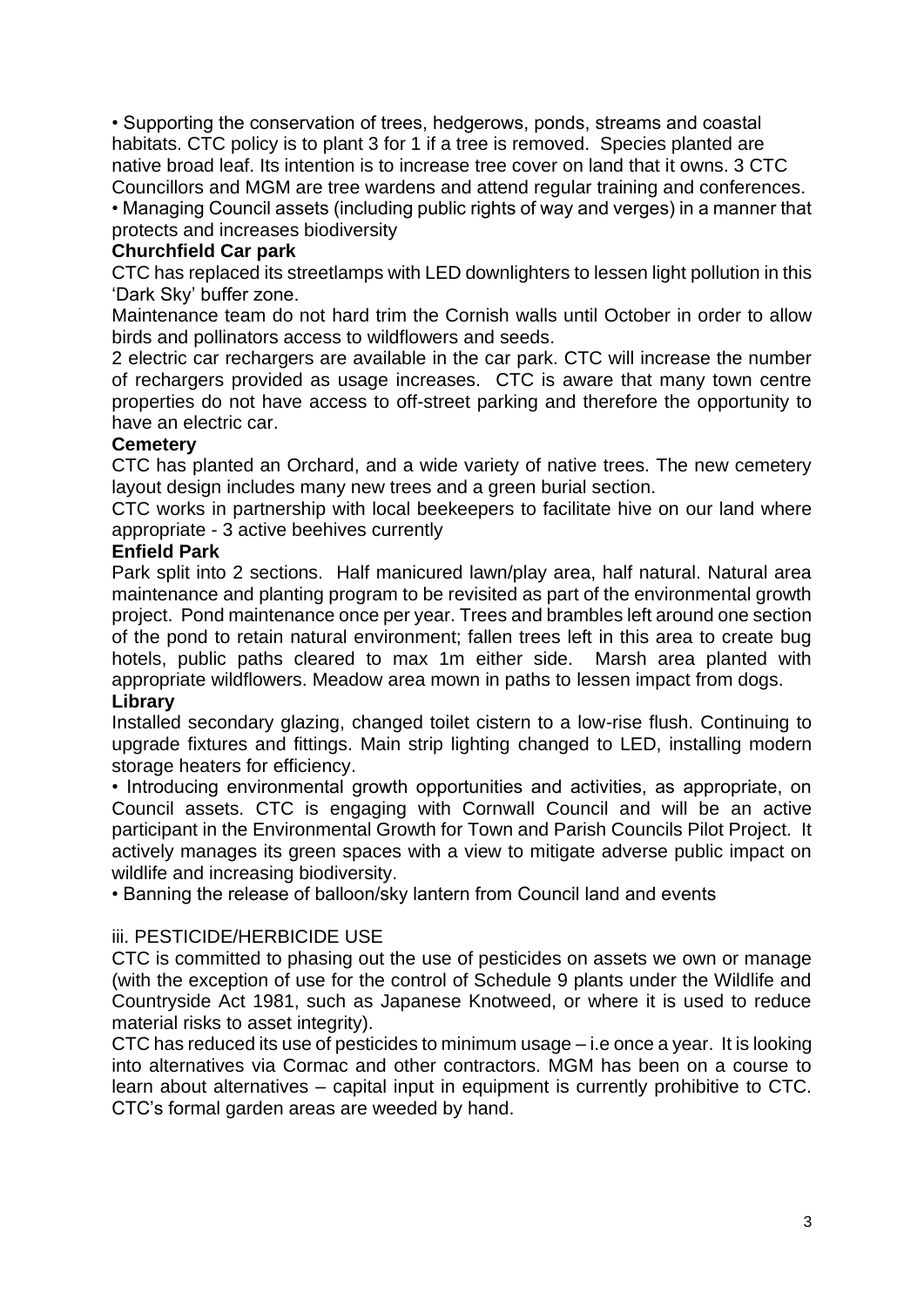## iv. SUSTAINABLE TRAVEL

CTC will:

• Promote and support modern working practices, such as remote working, amongst staff and councillors

• Encourage members and officers to car-share, where possible, when a car journey must be made on Council business

• Promote and support the use of cycling, public footpaths, electric vehicles and public transport

• Ensure all Council vehicles are serviced and maintained to a high standard

• The use of electric powered vehicles will be pursued where this is a workable alternative

#### v. AIR QUALITY

Air pollution levels are higher in Camelford than they should be. Cornwall Council have introduced an air quality action plan. Camelford is in an Air Quality Management Area. CTC continues to lobby CC to manage pollution levels and keep pressure on the bypass business case.

#### vi. WATER MANAGEMENT

CTC is committed to responsible water management and conservation throughout its operations, which include:

• Encouraging staff, allotment holders and hirers to use water efficiently on Council premises

• Where possible, utilising water butts as a non-drinking water source.

CTC has installed a rainwater harvesting system for flushing Enfield park public toilets

• Ensuring staff and users are aware of which materials can be disposed of in waste water

• Promoting and supporting natural solutions to reduce/reuse surface water run-off in Camelford

## vii. WASTE & RECYCLING

CTC will:

• Keep waste to a minimum by preventing, reusing, recycling or recovering waste

• Ensure waste is sorted, stored and disposed of appropriately

• Promote and encourage recycling across Camelford

• Reduce the production of non-recyclable resources such as laminated or plastic based publicity material

• Minimise the amount of printing and minimise the amount of waste paper

• Observe our duty of care conscientiously within our waste contracts

• Utilise electronic communications; councillors to use an opt-in scheme for printing paper documents

• Minimise pollution and prevent where possible (including light, noise, solids, liquids and chemicals)

• Use composting facilities at relevant operated amenities including allotments and cemeteries. CTC will be installing a compost toilet at the cemetery

• Recycle all recyclable waste generated at Council premises and events

CTC has installed bottle and cardboard recycling points in Enfield Park and at OCM **Skatepark** 

CTC offers battery and toothpaste/toothbrush recycling points in the library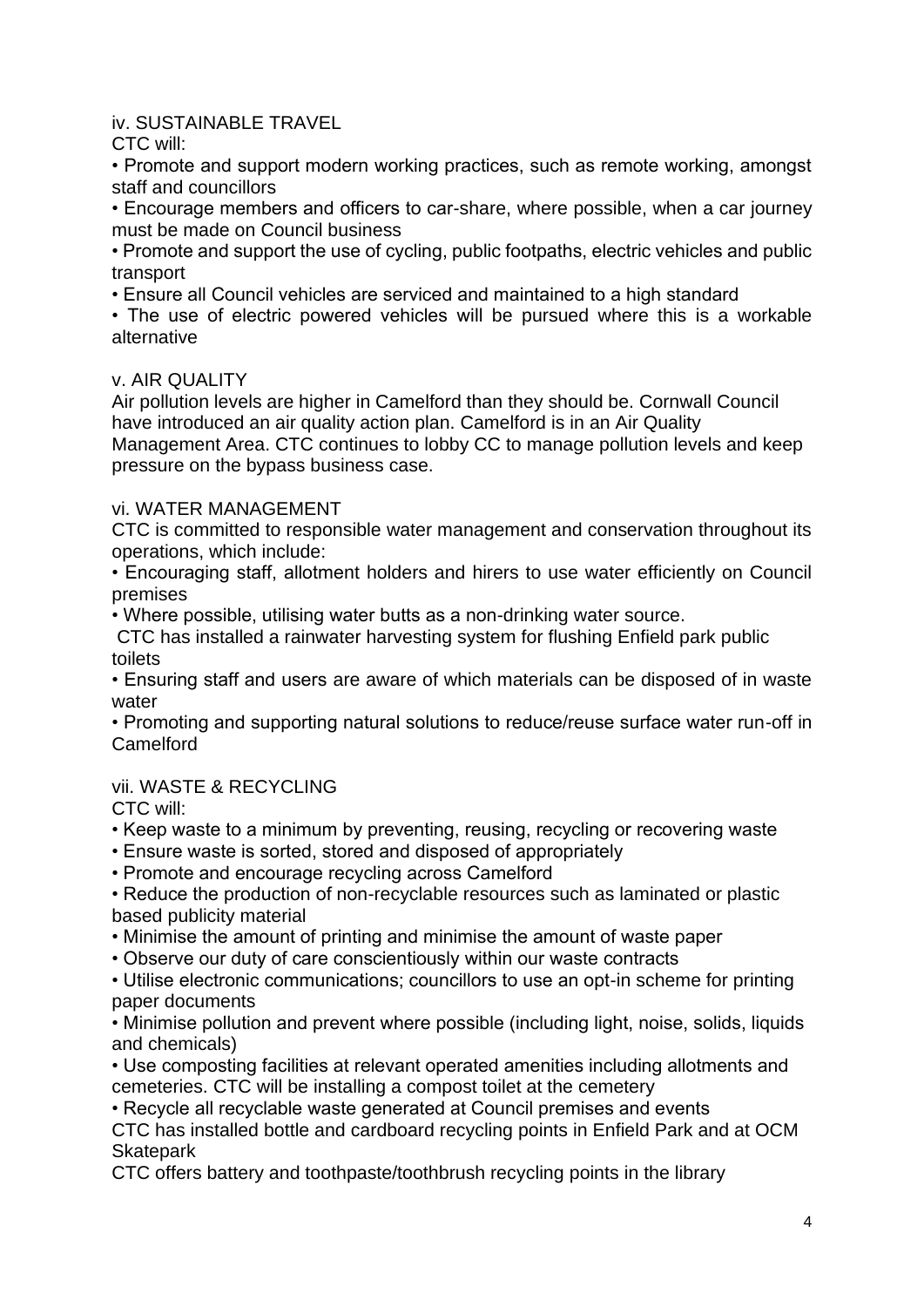• Use recyclable, compostable and/or recycled products on Council premises CTC has:

•Ceased use of single-use plastics on Council premises and events CTC has installed a free refill water point at the public toilets

viii. DEVELOPMENT

CTC will:

• Support planning applications where the applicant can demonstrate biodiversity net gain

CTC has completed a Neighbourhood Development Plan

ix. RESPONSIBLE & SUSTAINABLE PROCUREMENT

CTC will:

• Source materials and services locally so long as the requirements for value for money and quality are met

• Ensure that catering produce, including tea/coffee in offices, is sourced from local,

organic, fair trade (or other recognised certification schemes) where possible • Ensure that timber, or similar products, used by the Council will be from Forest Stewardship Council (FSC) certified sources where possible

• Ensure that consumables used on Council premises (such as cleaning products and inks) are eco-friendly

• Ensure that procurement of goods and services are weighted appropriately to encourage local suppliers thereby promoting the Circular Economy

## x. AWARENESS, LOBBYING & PARTNERSHIPS

CTC will:

• Promote awareness of, and information about, environmental issues within the community

• Support, and act as a voice for, local environmental concerns within the community

• Ensure that all individuals involved in the organisation (including contractors) are aware of their responsibilities in implementing this environmental policy

• Work with partners, where appropriate, to increase environmental growth within Camelford

## xi. ENERGY USE

CTC will:

• Undertake an audit of its existing energy use

• Produce a plan on how the Council's energy use can be reduced

• Procure energy from sustainable sources. As electricity contracts come up for renewal, CTC will sign up for 100% renewable energy tariffs. It changed the Library tariff in July 2019.

• Maximise use of wind and solar energy on its premises

• Promote use of renewable energy in Camelford

## **xii. CIRCULAR ECONOMY**

CTC will:

• Undertake an audit of the materials and services used by the Council

• Develop policies that encourage the development of a Circular Economy in Camelford

• Promote and encourage the use of local suppliers in procurement policies